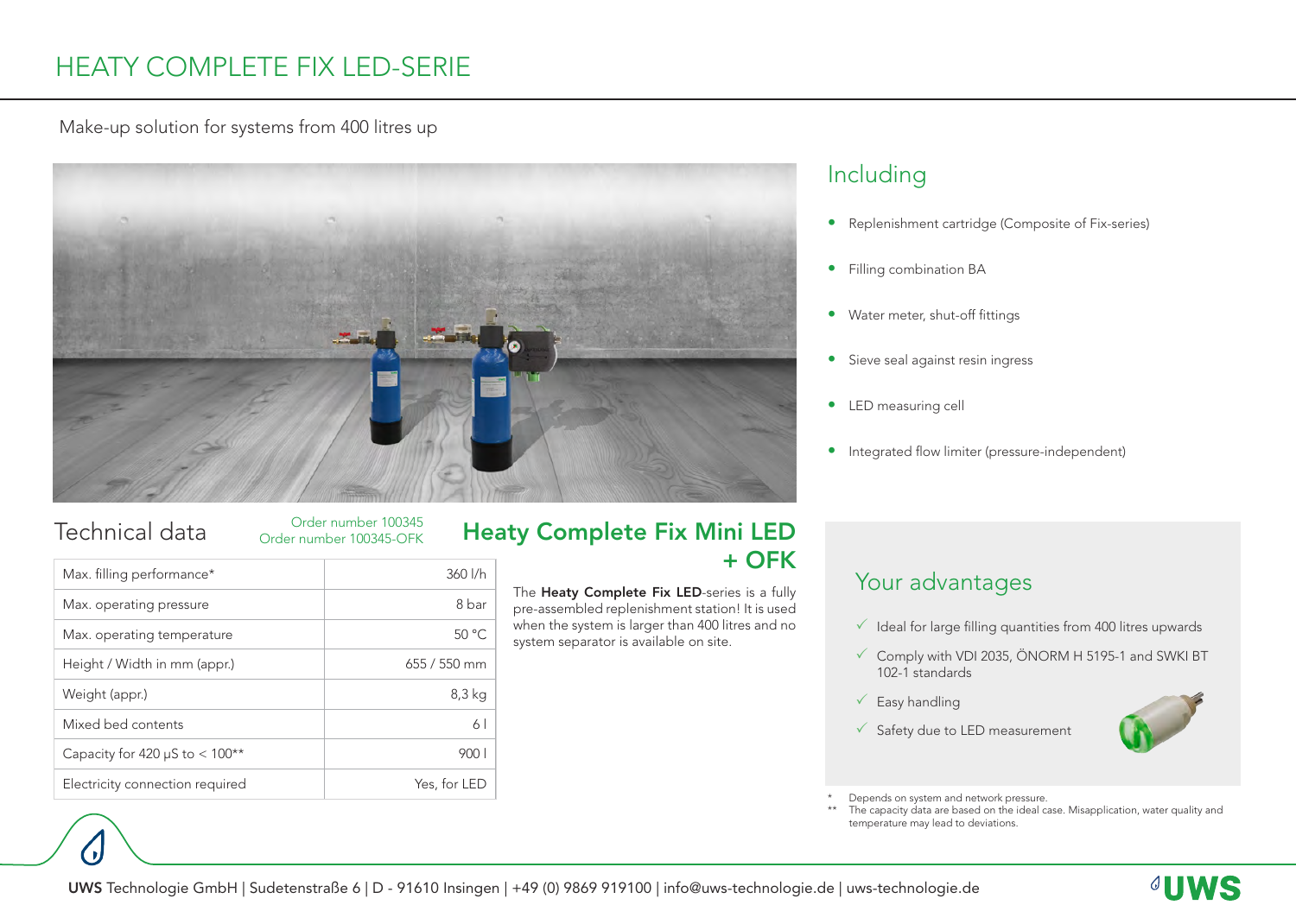Make-up solution for systems from 400 litres up



Order number 100346 Order number 100346-OFK

| Max. filling performance*           | 600 l/h      | + OFK                                                                                                                                                                                         |
|-------------------------------------|--------------|-----------------------------------------------------------------------------------------------------------------------------------------------------------------------------------------------|
| Max. operating pressure             | 8 bar        | The Heaty Complete Fix LED-series is a fully<br>pre-assembled replenishment station! It is used<br>when the system is larger than 400 litres and no<br>system separator is available on site. |
| Max. operating temperature          | 50 °C        |                                                                                                                                                                                               |
| Height / Width in mm (appr.)        | $625/550$ mm |                                                                                                                                                                                               |
| Weight (appr.)                      | 11,3 kg      |                                                                                                                                                                                               |
| Mixed bed contents                  | 9,51         |                                                                                                                                                                                               |
| Capacity for 420 $\mu$ S to < 100** | 1.3501       |                                                                                                                                                                                               |
| Electricity connection required     | Yes, for LED |                                                                                                                                                                                               |

# Technical data <sub>Order number 100346</sub> Heaty Complete Fix Small LED

### Including

- Replenishment cartridge (Composite of Fix-series)
- Filling combination BA
- Water meter, shut-off fittings
- Sieve seal against resin ingress
- LED measuring cell
- Integrated flow limiter (pressure-independent)

### Your advantages

- $\checkmark$  Ideal for large filling quantities from 400 litres upwards
- $\checkmark$  Comply with VDI 2035, ÖNORM H 5195-1 and SWKI BT 102-1 standards
- $\sqrt{\phantom{a}}$  Easy handling
- $\checkmark$  Safety due to LED measurement



\* Depends on system and network pressure.<br>\*\* The capacity data are based on the ideal ca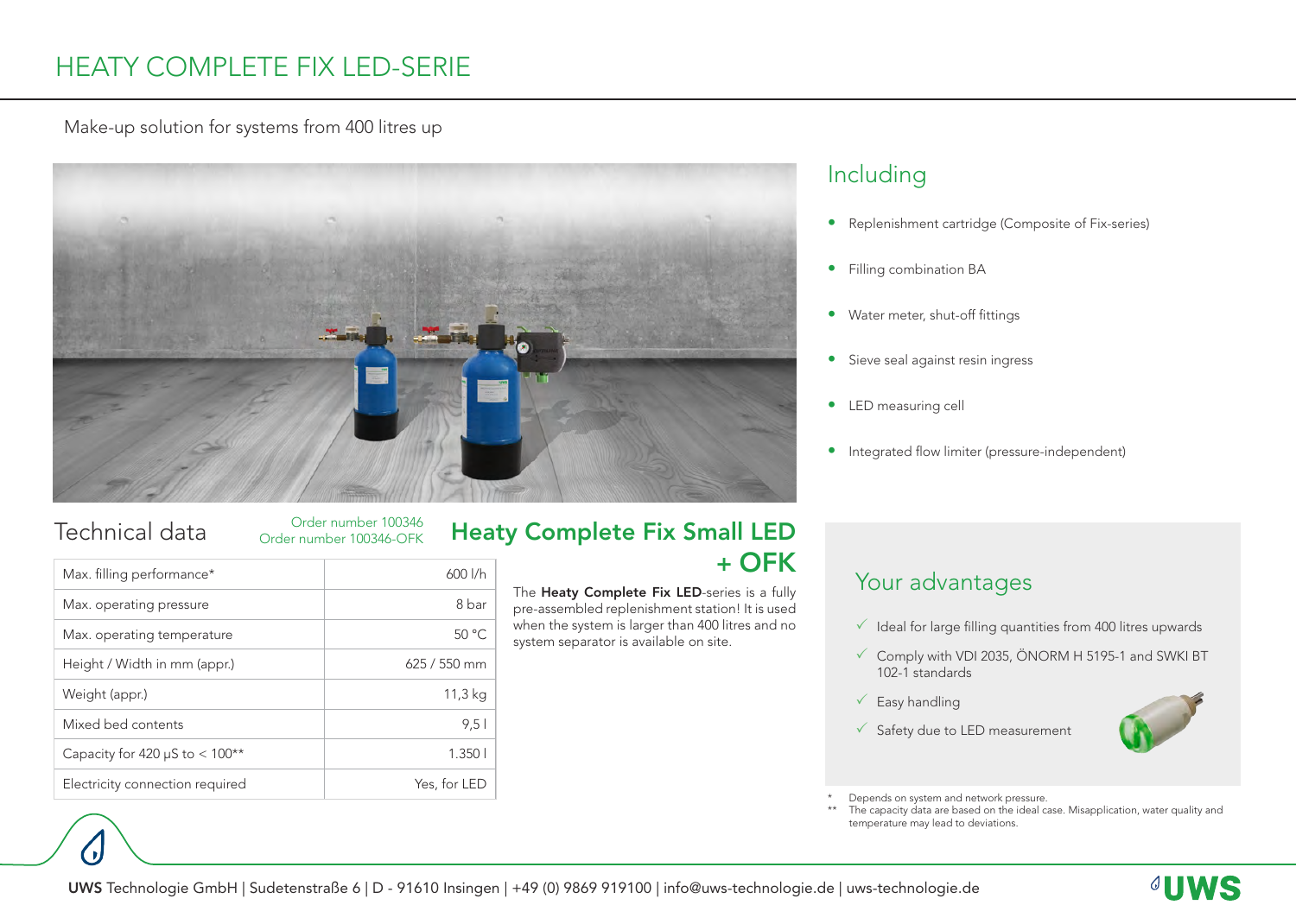### Make-up solution for systems from 400 litres up



### Order number 100347 Order number 100347-OFK

| Max. filling performance*           | $1.200$ $1/h$ | + OFK                                                                                                                                                                                         |
|-------------------------------------|---------------|-----------------------------------------------------------------------------------------------------------------------------------------------------------------------------------------------|
| Max. operating pressure             | 8 bar         | The Heaty Complete Fix LED-series is a fully<br>pre-assembled replenishment station! It is used<br>when the system is larger than 400 litres and no<br>system separator is available on site. |
| Max. operating temperature          | 50 °C         |                                                                                                                                                                                               |
| Height / Width in mm (appr.)        | 775 / 550 mm  |                                                                                                                                                                                               |
| Weight (appr.)                      | 20,6 kg       |                                                                                                                                                                                               |
| Mixed bed contents                  | 231           |                                                                                                                                                                                               |
| Capacity for 420 $\mu$ S to < 100** | 3.4201        |                                                                                                                                                                                               |
| Electricity connection required     | Yes, for LED  |                                                                                                                                                                                               |

# Technical data <sub>Order number 100347</sub> Heaty Complete Fix Big LED

### Including

- Replenishment cartridge (Composite of Fix-series)
- Filling combination BA
- Water meter, shut-off fittings
- Sieve seal against resin ingress
- LED measuring cell
- Integrated flow limiter (pressure-independent)

### Your advantages

- $\checkmark$  Ideal for large filling quantities from 400 litres upwards
- $\checkmark$  Comply with VDI 2035, ÖNORM H 5195-1 and SWKI BT 102-1 standards
- $\sqrt{\phantom{a}}$  Easy handling
- $\checkmark$  Safety due to LED measurement



\* Depends on system and network pressure.<br>\*\* The capacity data are based on the ideal ca